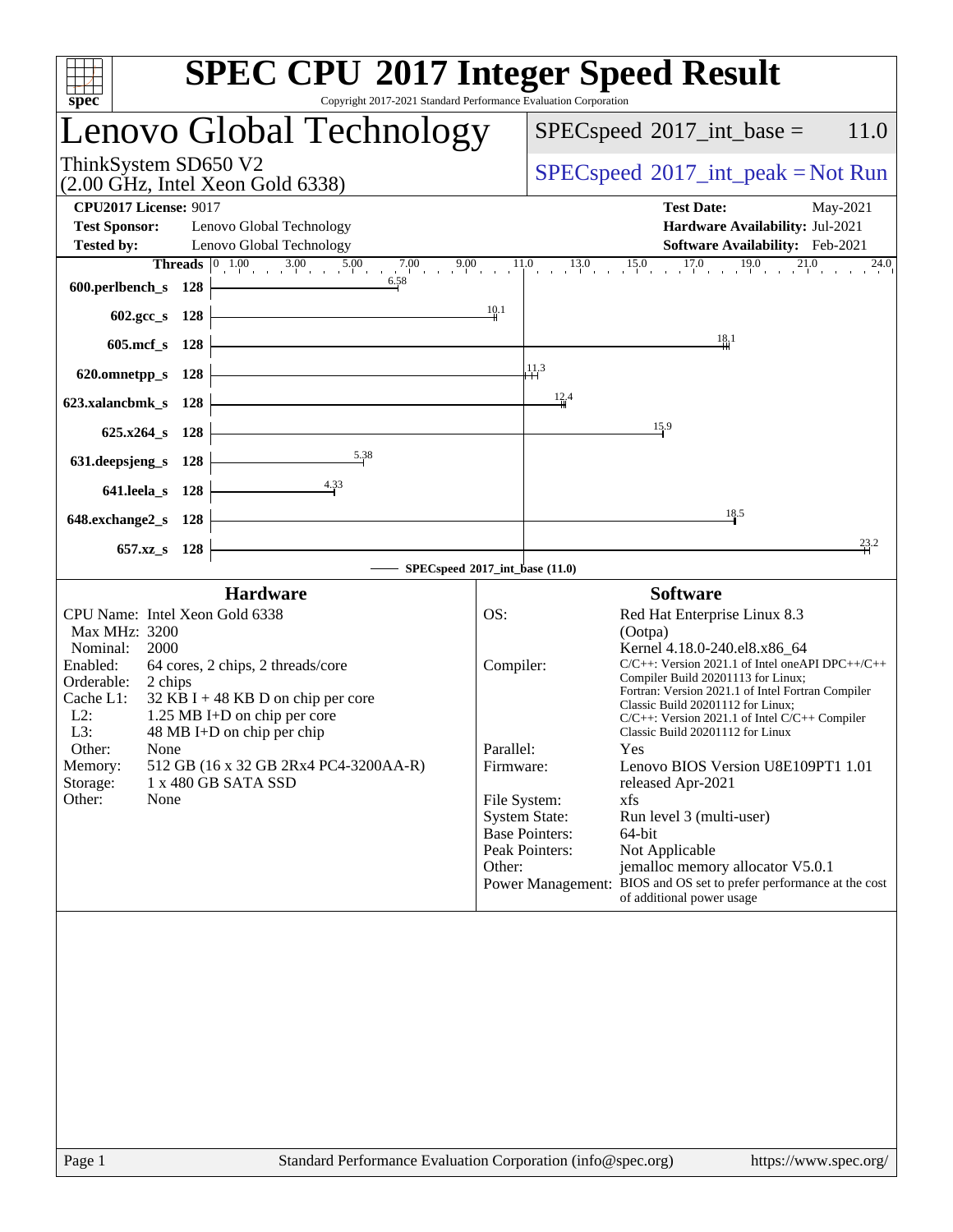

#### **[SPEC CPU](http://www.spec.org/auto/cpu2017/Docs/result-fields.html#SPECCPU2017IntegerSpeedResult)[2017 Integer Speed Result](http://www.spec.org/auto/cpu2017/Docs/result-fields.html#SPECCPU2017IntegerSpeedResult)** Copyright 2017-2021 Standard Performance Evaluation Corporation

### Lenovo Global Technology

 $SPEC speed^{\circ}2017\_int\_base = 11.0$ 

(2.00 GHz, Intel Xeon Gold 6338)

ThinkSystem SD650 V2<br>  $\begin{array}{c} \text{SPEC speed} \textdegree 2017\_int\_peak = Not Run \end{array}$ 

**[Test Sponsor:](http://www.spec.org/auto/cpu2017/Docs/result-fields.html#TestSponsor)** Lenovo Global Technology **[Hardware Availability:](http://www.spec.org/auto/cpu2017/Docs/result-fields.html#HardwareAvailability)** Jul-2021 **[Tested by:](http://www.spec.org/auto/cpu2017/Docs/result-fields.html#Testedby)** Lenovo Global Technology **[Software Availability:](http://www.spec.org/auto/cpu2017/Docs/result-fields.html#SoftwareAvailability)** Feb-2021

**[CPU2017 License:](http://www.spec.org/auto/cpu2017/Docs/result-fields.html#CPU2017License)** 9017 **[Test Date:](http://www.spec.org/auto/cpu2017/Docs/result-fields.html#TestDate)** May-2021

#### **[Results Table](http://www.spec.org/auto/cpu2017/Docs/result-fields.html#ResultsTable)**

|                                              | <b>Base</b>    |                |       |                |       |                | <b>Peak</b> |                |                |              |                |              |                |              |
|----------------------------------------------|----------------|----------------|-------|----------------|-------|----------------|-------------|----------------|----------------|--------------|----------------|--------------|----------------|--------------|
| <b>Benchmark</b>                             | <b>Threads</b> | <b>Seconds</b> | Ratio | <b>Seconds</b> | Ratio | <b>Seconds</b> | Ratio       | <b>Threads</b> | <b>Seconds</b> | <b>Ratio</b> | <b>Seconds</b> | <b>Ratio</b> | <b>Seconds</b> | <b>Ratio</b> |
| $600.$ perlbench $\mathsf{S}$                | 128            | 270            | 6.58  | 270            | 6.58  | 269            | 6.60        |                |                |              |                |              |                |              |
| $602.\text{gcc}\_\text{s}$                   | 128            | 400            | 9.97  | 396            | 10.1  | 396            | 10.1        |                |                |              |                |              |                |              |
| $605$ .mcf s                                 | 128            | 260            | 18.1  | 262            | 18.0  | 259            | 18.2        |                |                |              |                |              |                |              |
| 620.omnetpp_s                                | 128            | 144            | 11.3  | 142            | 11.5  | 147            | 11.1        |                |                |              |                |              |                |              |
| 623.xalancbmk s                              | 128            | 115            | 12.3  | 114            | 12.4  | 114            | 12.5        |                |                |              |                |              |                |              |
| 625.x264 s                                   | 128            | 111            | 15.9  | <b>111</b>     | 15.9  | 111            | 15.9        |                |                |              |                |              |                |              |
| 631.deepsjeng_s                              | 128            | 267            | 5.38  | 266            | 5.38  | 266            | 5.38        |                |                |              |                |              |                |              |
| 641.leela s                                  | 128            | 394            | 4.33  | 391            | 4.36  | 394            | 4.33        |                |                |              |                |              |                |              |
| 648.exchange2_s                              | 128            | 160            | 18.4  | 159            | 18.5  | 159            | 18.5        |                |                |              |                |              |                |              |
| $657.xz$ s                                   | 128            | 267            | 23.2  | 269            | 23.0  | 267            | 23.2        |                |                |              |                |              |                |              |
| $SPECspeed*2017\_int\_base =$<br><b>11.0</b> |                |                |       |                |       |                |             |                |                |              |                |              |                |              |

**[SPECspeed](http://www.spec.org/auto/cpu2017/Docs/result-fields.html#SPECspeed2017intpeak)[2017\\_int\\_peak =](http://www.spec.org/auto/cpu2017/Docs/result-fields.html#SPECspeed2017intpeak) Not Run**

Results appear in the [order in which they were run.](http://www.spec.org/auto/cpu2017/Docs/result-fields.html#RunOrder) Bold underlined text [indicates a median measurement.](http://www.spec.org/auto/cpu2017/Docs/result-fields.html#Median)

#### **[Operating System Notes](http://www.spec.org/auto/cpu2017/Docs/result-fields.html#OperatingSystemNotes)**

Stack size set to unlimited using "ulimit -s unlimited"

### **[Environment Variables Notes](http://www.spec.org/auto/cpu2017/Docs/result-fields.html#EnvironmentVariablesNotes)**

```
Environment variables set by runcpu before the start of the run:
KMP_AFFINITY = "granularity=fine,scatter"
LD_LIBRARY_PATH =
      "/home/cpu2017-1.1.5-ic2021.1-revB/lib/intel64:/home/cpu2017-1.1.5-ic202
      1.1-revB/je5.0.1-64"
MALLOC_CONF = "retain:true"
OMP_STACKSIZE = "192M"
```
#### **[General Notes](http://www.spec.org/auto/cpu2017/Docs/result-fields.html#GeneralNotes)**

 Binaries compiled on a system with 1x Intel Core i9-7980XE CPU + 64GB RAM memory using Redhat Enterprise Linux 8.0 Transparent Huge Pages enabled by default Prior to runcpu invocation Filesystem page cache synced and cleared with: sync; echo 3> /proc/sys/vm/drop\_caches NA: The test sponsor attests, as of date of publication, that CVE-2017-5754 (Meltdown) is mitigated in the system as tested and documented. Yes: The test sponsor attests, as of date of publication, that CVE-2017-5753 (Spectre variant 1) is mitigated in the system as tested and documented. Yes: The test sponsor attests, as of date of publication, that CVE-2017-5715 (Spectre variant 2) is mitigated in the system as tested and documented.

**(Continued on next page)**

| Page 2 | Standard Performance Evaluation Corporation (info@spec.org) | https://www.spec.org/ |
|--------|-------------------------------------------------------------|-----------------------|
|--------|-------------------------------------------------------------|-----------------------|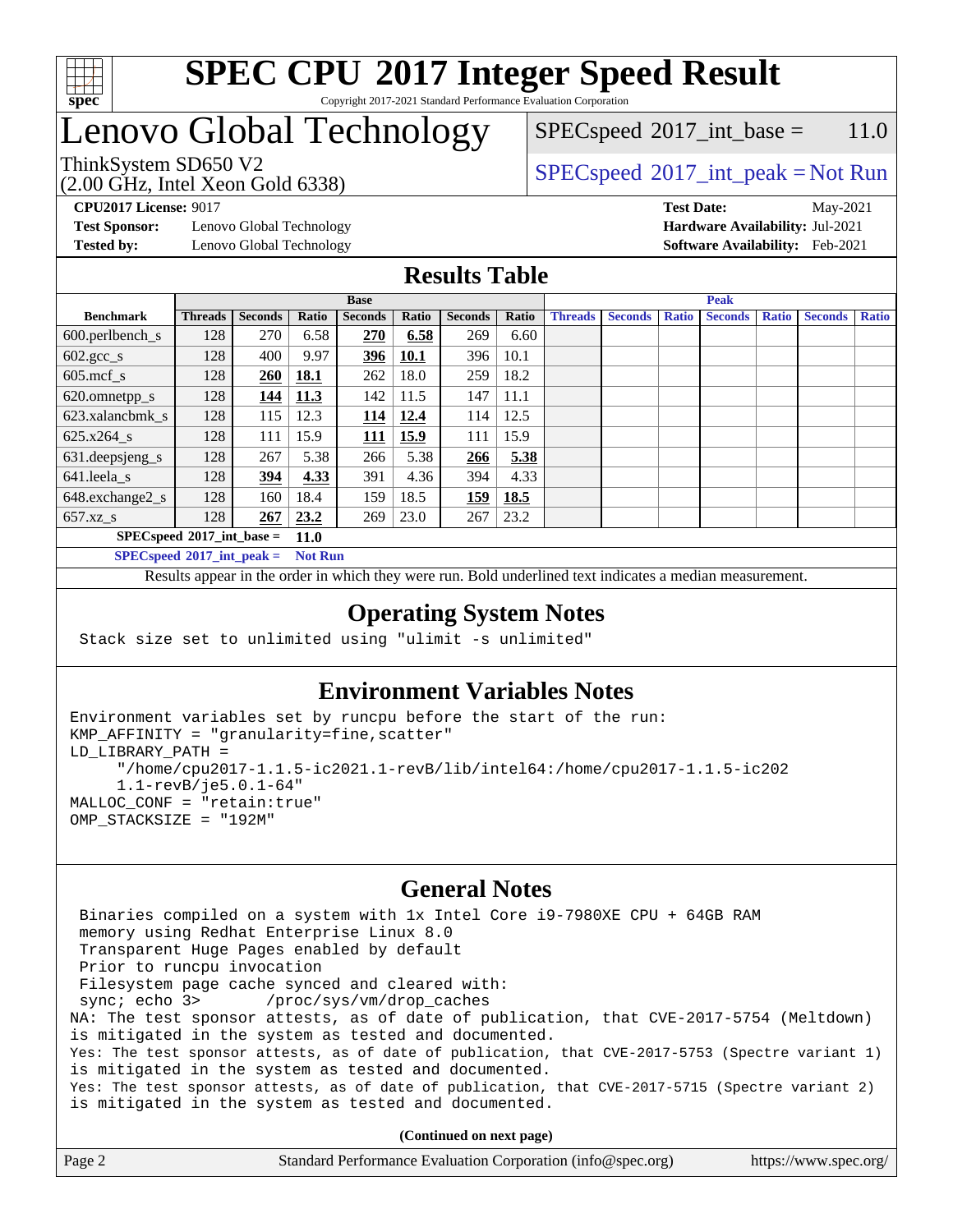

#### **[SPEC CPU](http://www.spec.org/auto/cpu2017/Docs/result-fields.html#SPECCPU2017IntegerSpeedResult)[2017 Integer Speed Result](http://www.spec.org/auto/cpu2017/Docs/result-fields.html#SPECCPU2017IntegerSpeedResult)** Copyright 2017-2021 Standard Performance Evaluation Corporation

### Lenovo Global Technology

 $SPECspeed^{\circ}2017\_int\_base = 11.0$  $SPECspeed^{\circ}2017\_int\_base = 11.0$ 

(2.00 GHz, Intel Xeon Gold 6338)

ThinkSystem SD650 V2<br>  $\begin{array}{c} \text{SPEC speed} \textdegree 2017\_int\_peak = Not Run \end{array}$ 

**[CPU2017 License:](http://www.spec.org/auto/cpu2017/Docs/result-fields.html#CPU2017License)** 9017 **[Test Date:](http://www.spec.org/auto/cpu2017/Docs/result-fields.html#TestDate)** May-2021

**[Test Sponsor:](http://www.spec.org/auto/cpu2017/Docs/result-fields.html#TestSponsor)** Lenovo Global Technology **[Hardware Availability:](http://www.spec.org/auto/cpu2017/Docs/result-fields.html#HardwareAvailability)** Jul-2021 **[Tested by:](http://www.spec.org/auto/cpu2017/Docs/result-fields.html#Testedby)** Lenovo Global Technology **[Software Availability:](http://www.spec.org/auto/cpu2017/Docs/result-fields.html#SoftwareAvailability)** Feb-2021

#### **[General Notes \(Continued\)](http://www.spec.org/auto/cpu2017/Docs/result-fields.html#GeneralNotes)**

Page 3 Standard Performance Evaluation Corporation [\(info@spec.org\)](mailto:info@spec.org) <https://www.spec.org/> jemalloc, a general purpose malloc implementation built with the RedHat Enterprise 7.5, and the system compiler gcc 4.8.5 sources available from jemalloc.net or <https://github.com/jemalloc/jemalloc/releases> **[Platform Notes](http://www.spec.org/auto/cpu2017/Docs/result-fields.html#PlatformNotes)** BIOS configuration: Choose Operating Mode set to Maximum Performance and then set it to Custom Mode C-States set to Autonomous CPU P-state Control set to Autonomous Sysinfo program /home/cpu2017-1.1.5-ic2021.1-revB/bin/sysinfo Rev: r6538 of 2020-09-24 e8664e66d2d7080afeaa89d4b38e2f1c running on ip10-245-59-38.labs.lenovo.com Mon May 24 14:58:16 2021 SUT (System Under Test) info as seen by some common utilities. For more information on this section, see <https://www.spec.org/cpu2017/Docs/config.html#sysinfo> From /proc/cpuinfo model name : Intel(R) Xeon(R) Gold 6338 CPU @ 2.00GHz 2 "physical id"s (chips) 128 "processors" cores, siblings (Caution: counting these is hw and system dependent. The following excerpts from /proc/cpuinfo might not be reliable. Use with caution.) cpu cores : 32 siblings : 64 physical 0: cores 0 1 2 3 4 5 6 7 8 9 10 11 12 13 14 15 16 17 18 19 20 21 22 23 24 25 26 27 28 29 30 31 physical 1: cores 0 1 2 3 4 5 6 7 8 9 10 11 12 13 14 15 16 17 18 19 20 21 22 23 24 25 26 27 28 29 30 31 From lscpu: Architecture: x86\_64 CPU op-mode(s): 32-bit, 64-bit Byte Order: Little Endian  $CPU(s):$  128 On-line CPU(s) list: 0-127 Thread(s) per core: 2 Core(s) per socket: 32 Socket(s): 2 NUMA node(s): 2 Vendor ID: GenuineIntel CPU family: 6 Model: 106 Model name: Intel(R) Xeon(R) Gold 6338 CPU @ 2.00GHz **(Continued on next page)**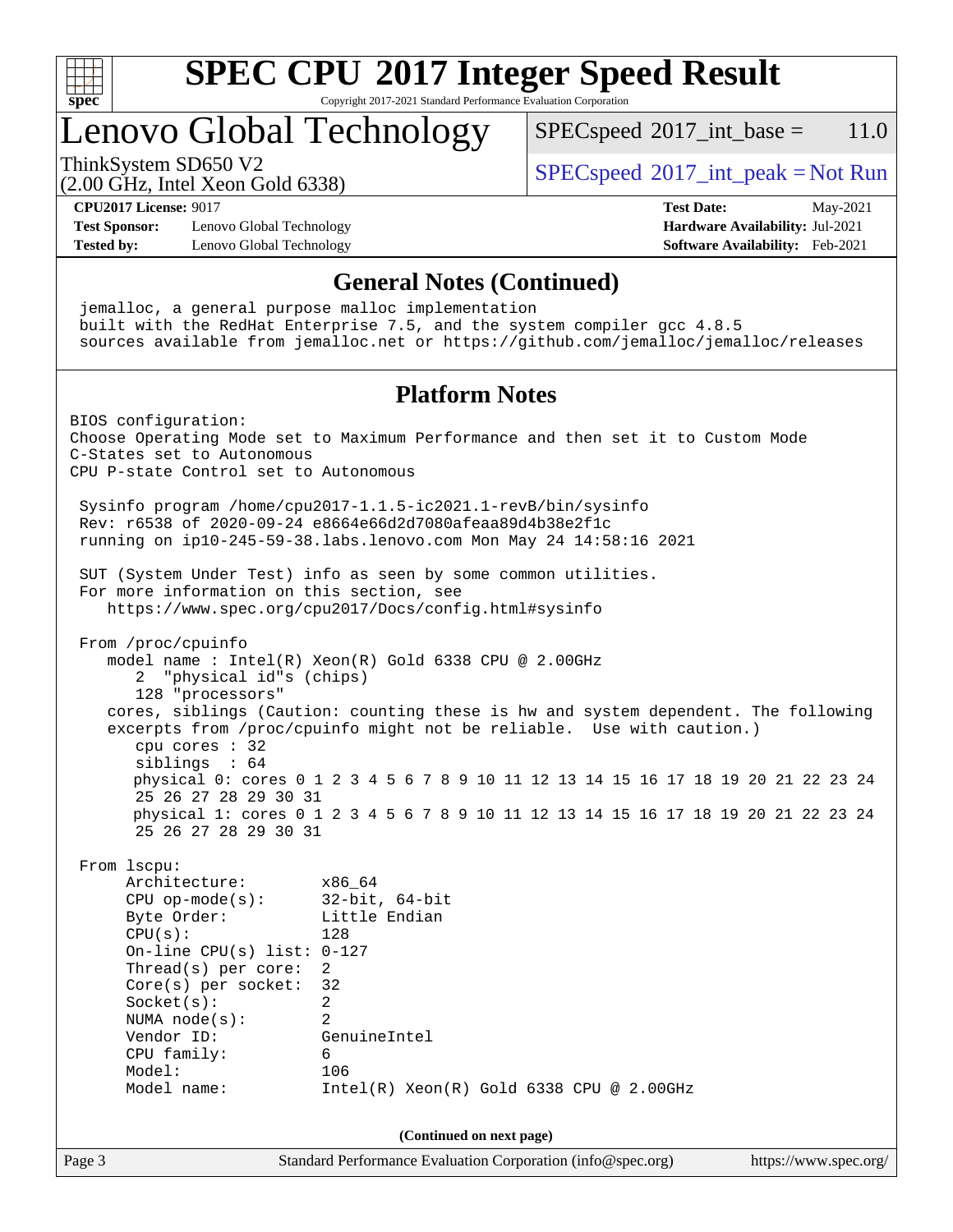

Copyright 2017-2021 Standard Performance Evaluation Corporation

Lenovo Global Technology

 $SPEC speed^{\circ}2017\_int\_base = 11.0$ 

(2.00 GHz, Intel Xeon Gold 6338)

ThinkSystem SD650 V2<br>  $\begin{array}{c} \text{SPEC speed} \textdegree 2017\_int\_peak = Not Run \end{array}$ 

#### **[CPU2017 License:](http://www.spec.org/auto/cpu2017/Docs/result-fields.html#CPU2017License)** 9017 **[Test Date:](http://www.spec.org/auto/cpu2017/Docs/result-fields.html#TestDate)** May-2021

**[Test Sponsor:](http://www.spec.org/auto/cpu2017/Docs/result-fields.html#TestSponsor)** Lenovo Global Technology **[Hardware Availability:](http://www.spec.org/auto/cpu2017/Docs/result-fields.html#HardwareAvailability)** Jul-2021 **[Tested by:](http://www.spec.org/auto/cpu2017/Docs/result-fields.html#Testedby)** Lenovo Global Technology **[Software Availability:](http://www.spec.org/auto/cpu2017/Docs/result-fields.html#SoftwareAvailability)** Feb-2021

#### **[Platform Notes \(Continued\)](http://www.spec.org/auto/cpu2017/Docs/result-fields.html#PlatformNotes)**

| Stepping:          | 6                   |
|--------------------|---------------------|
| CPU MHz:           | 800.000             |
| BogoMIPS:          | 4000.00             |
| Virtualization:    | $VT - x$            |
| $L1d$ cache:       | 48K                 |
| $L1i$ cache:       | 32K                 |
| $L2$ cache:        | 1280K               |
| $L3$ cache:        | 49152K              |
| NUMA node0 CPU(s): | $0 - 31, 64 - 95$   |
| NUMA node1 CPU(s): | $32 - 63, 96 - 127$ |
| Flanc:             | fnu vme de no       |

Flags: fpu vme de pse tsc msr pae mce cx8 apic sep mtrr pge mca cmov pat pse36 clflush dts acpi mmx fxsr sse sse2 ss ht tm pbe syscall nx pdpe1gb rdtscp lm constant\_tsc art arch\_perfmon pebs bts rep\_good nopl xtopology nonstop\_tsc cpuid aperfmperf pni pclmulqdq dtes64 monitor ds\_cpl vmx smx est tm2 ssse3 sdbg fma cx16 xtpr pdcm pcid dca sse4\_1 sse4\_2 x2apic movbe popcnt tsc\_deadline\_timer aes xsave avx f16c rdrand lahf\_lm abm 3dnowprefetch cpuid\_fault epb cat\_l3 invpcid\_single intel\_ppin ssbd mba ibrs ibpb stibp ibrs\_enhanced tpr\_shadow vnmi flexpriority ept vpid ept\_ad fsgsbase tsc\_adjust bmi1 hle avx2 smep bmi2 erms invpcid cqm rdt\_a avx512f avx512dq rdseed adx smap avx512ifma clflushopt clwb intel\_pt avx512cd sha\_ni avx512bw avx512vl xsaveopt xsavec xgetbv1 xsaves cqm\_llc cqm\_occup\_llc cqm\_mbm\_total cqm\_mbm\_local split\_lock\_detect wbnoinvd dtherm ida arat pln pts hwp\_epp avx512vbmi umip pku ospke avx512\_vbmi2 gfni vaes vpclmulqdq avx512\_vnni avx512\_bitalg tme avx512\_vpopcntdq la57 rdpid md\_clear pconfig flush\_l1d arch\_capabilities

```
 /proc/cpuinfo cache data
   cache size : 49152 KB
```
 From numactl --hardware WARNING: a numactl 'node' might or might not correspond to a physical chip. available: 2 nodes (0-1) node 0 cpus: 0 1 2 3 4 5 6 7 8 9 10 11 12 13 14 15 16 17 18 19 20 21 22 23 24 25 26 27 28 29 30 31 64 65 66 67 68 69 70 71 72 73 74 75 76 77 78 79 80 81 82 83 84 85 86 87 88 89 90 91 92 93 94 95 node 0 size: 239396 MB node 0 free: 256306 MB node 1 cpus: 32 33 34 35 36 37 38 39 40 41 42 43 44 45 46 47 48 49 50 51 52 53 54 55 56 57 58 59 60 61 62 63 96 97 98 99 100 101 102 103 104 105 106 107 108 109 110 111 112 113 114 115 116 117 118 119 120 121 122 123 124 125 126 127 node 1 size: 239863 MB node 1 free: 257207 MB node distances: node 0 1 0: 10 20 1: 20 10 From /proc/meminfo MemTotal: 527992736 kB

**(Continued on next page)**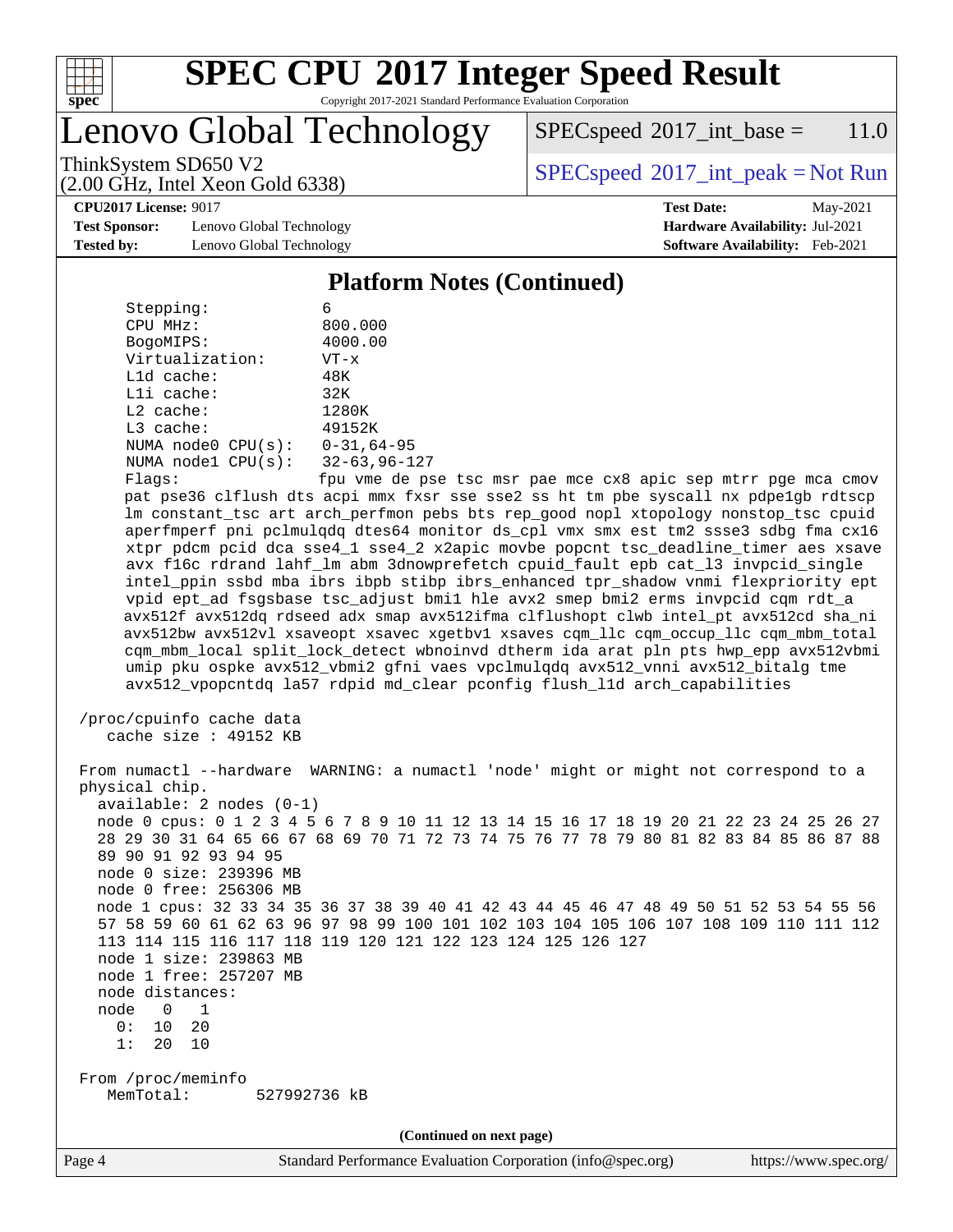

Copyright 2017-2021 Standard Performance Evaluation Corporation

### Lenovo Global Technology

 $SPECspeed^{\circ}2017\_int\_base = 11.0$  $SPECspeed^{\circ}2017\_int\_base = 11.0$ 

(2.00 GHz, Intel Xeon Gold 6338)

ThinkSystem SD650 V2<br>  $\begin{array}{c} \text{SPEC speed} \textdegree 2017\_int\_peak = Not Run \end{array}$ 

**[Test Sponsor:](http://www.spec.org/auto/cpu2017/Docs/result-fields.html#TestSponsor)** Lenovo Global Technology **[Hardware Availability:](http://www.spec.org/auto/cpu2017/Docs/result-fields.html#HardwareAvailability)** Jul-2021 **[Tested by:](http://www.spec.org/auto/cpu2017/Docs/result-fields.html#Testedby)** Lenovo Global Technology **[Software Availability:](http://www.spec.org/auto/cpu2017/Docs/result-fields.html#SoftwareAvailability)** Feb-2021

**[CPU2017 License:](http://www.spec.org/auto/cpu2017/Docs/result-fields.html#CPU2017License)** 9017 **[Test Date:](http://www.spec.org/auto/cpu2017/Docs/result-fields.html#TestDate)** May-2021

#### **[Platform Notes \(Continued\)](http://www.spec.org/auto/cpu2017/Docs/result-fields.html#PlatformNotes)**

 HugePages\_Total: 0 Hugepagesize: 2048 kB /sbin/tuned-adm active Current active profile: throughput-performance /usr/bin/lsb\_release -d Red Hat Enterprise Linux release 8.3 (Ootpa) From /etc/\*release\* /etc/\*version\* os-release: NAME="Red Hat Enterprise Linux" VERSION="8.3 (Ootpa)" ID="rhel" ID\_LIKE="fedora" VERSION\_ID="8.3" PLATFORM\_ID="platform:el8" PRETTY\_NAME="Red Hat Enterprise Linux 8.3 (Ootpa)" ANSI\_COLOR="0;31" redhat-release: Red Hat Enterprise Linux release 8.3 (Ootpa) system-release: Red Hat Enterprise Linux release 8.3 (Ootpa) system-release-cpe: cpe:/o:redhat:enterprise\_linux:8.3:ga uname -a: Linux ip10-245-59-38.labs.lenovo.com 4.18.0-240.el8.x86\_64 #1 SMP Wed Sep 23 05:13:10 EDT 2020 x86\_64 x86\_64 x86\_64 GNU/Linux Kernel self-reported vulnerability status: CVE-2018-12207 (iTLB Multihit): Not affected CVE-2018-3620 (L1 Terminal Fault): Not affected Microarchitectural Data Sampling: Not affected CVE-2017-5754 (Meltdown): Not affected CVE-2018-3639 (Speculative Store Bypass): Mitigation: Speculative Store Bypass disabled via prctl and seccompany and the contract of the contract of the contract of the second seconds of the contract of the contract of the contract of the contract of the contract of the contract of the contract of the contract of the contr CVE-2017-5753 (Spectre variant 1): Mitigation: usercopy/swapgs barriers and \_\_user pointer sanitization CVE-2017-5715 (Spectre variant 2): Mitigation: Enhanced IBRS, IBPB: conditional, RSB filling CVE-2020-0543 (Special Register Buffer Data Sampling): Not affected CVE-2019-11135 (TSX Asynchronous Abort): Not affected run-level 3 May 24 14:56 SPEC is set to: /home/cpu2017-1.1.5-ic2021.1-revB **(Continued on next page)**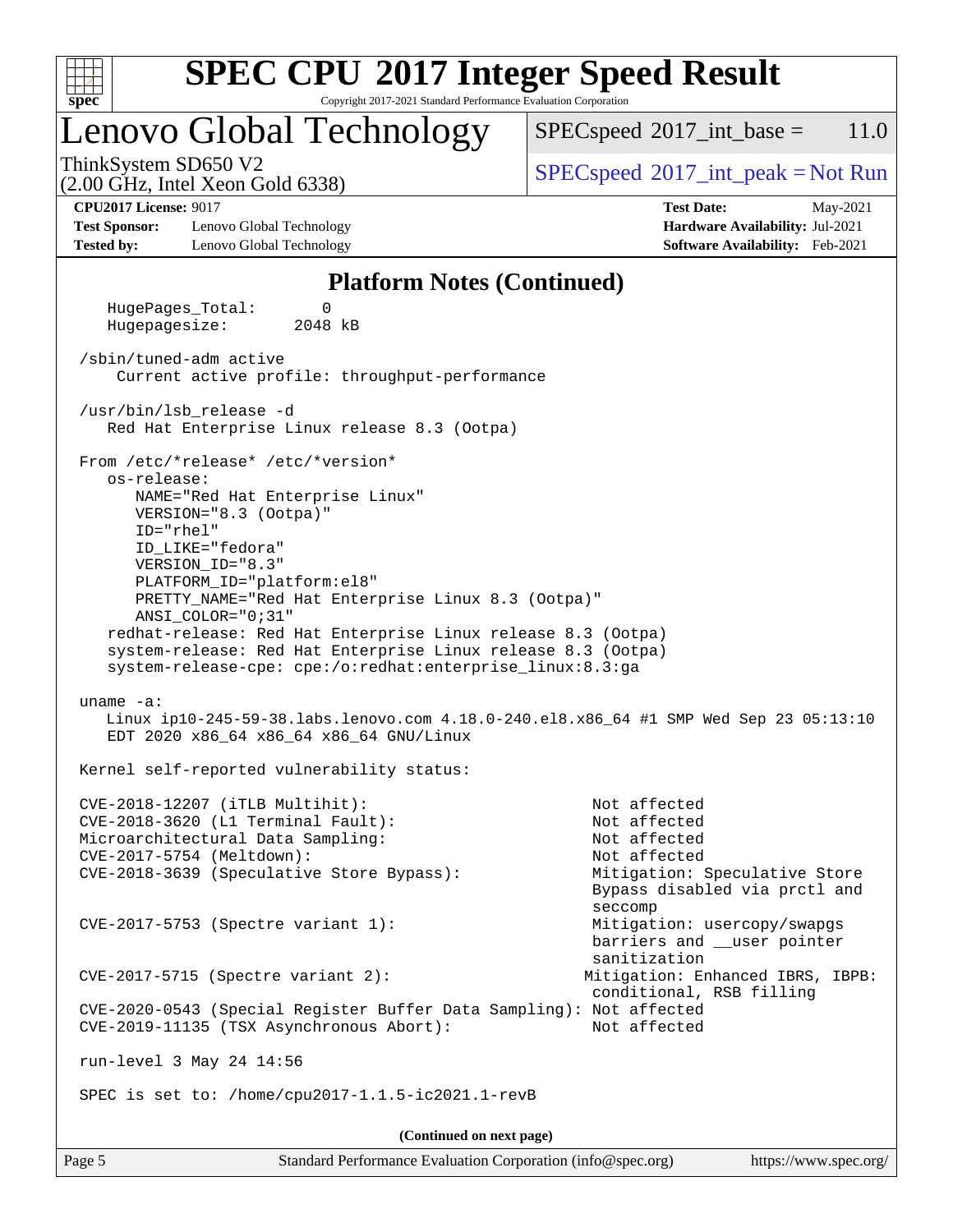

Copyright 2017-2021 Standard Performance Evaluation Corporation

## Lenovo Global Technology

 $SPECspeed^{\circ}2017\_int\_base = 11.0$  $SPECspeed^{\circ}2017\_int\_base = 11.0$ 

(2.00 GHz, Intel Xeon Gold 6338)

ThinkSystem SD650 V2<br>  $\begin{array}{c}\n\text{SPEC speed} \textdegree 2017\_int\_peak = Not Run\n\end{array}$ 

**[Test Sponsor:](http://www.spec.org/auto/cpu2017/Docs/result-fields.html#TestSponsor)** Lenovo Global Technology **[Hardware Availability:](http://www.spec.org/auto/cpu2017/Docs/result-fields.html#HardwareAvailability)** Jul-2021 **[Tested by:](http://www.spec.org/auto/cpu2017/Docs/result-fields.html#Testedby)** Lenovo Global Technology **[Software Availability:](http://www.spec.org/auto/cpu2017/Docs/result-fields.html#SoftwareAvailability)** Feb-2021

**[CPU2017 License:](http://www.spec.org/auto/cpu2017/Docs/result-fields.html#CPU2017License)** 9017 **[Test Date:](http://www.spec.org/auto/cpu2017/Docs/result-fields.html#TestDate)** May-2021

#### **[Platform Notes \(Continued\)](http://www.spec.org/auto/cpu2017/Docs/result-fields.html#PlatformNotes)**

| Filesystem |  |  | Type Size Used Avail Use% Mounted on |  |
|------------|--|--|--------------------------------------|--|
| /dev/sda4  |  |  | xfs 372G 21G 351G 6%/home            |  |

From /sys/devices/virtual/dmi/id

 Vendor: Lenovo Product: ThinkSystem SD650 V2 Product Family: ThinkSystem Serial: 1234567890

 Additional information from dmidecode follows. WARNING: Use caution when you interpret this section. The 'dmidecode' program reads system data which is "intended to allow hardware to be accurately determined", but the intent may not be met, as there are frequent changes to hardware, firmware, and the "DMTF SMBIOS" standard.

Memory:

16x Samsung M393A4K40DB3-CWE 32 GB 2 rank 3200

BIOS:

 BIOS Vendor: Lenovo BIOS Version: U8E109PT1-1.01 BIOS Date: 04/28/2021 BIOS Revision: 1.1 Firmware Revision: 1.40

(End of data from sysinfo program)

#### **[Compiler Version Notes](http://www.spec.org/auto/cpu2017/Docs/result-fields.html#CompilerVersionNotes)**

| C      | 600.perlbench_s(base) 602.gcc_s(base) 605.mcf_s(base)<br>625.x264_s(base) 657.xz_s(base)                                                                                           |                       |
|--------|------------------------------------------------------------------------------------------------------------------------------------------------------------------------------------|-----------------------|
|        | Intel(R) oneAPI DPC++/C++ Compiler for applications running on Intel(R) $64$ ,<br>Version 2021.1 Build 20201113<br>Copyright (C) 1985-2020 Intel Corporation. All rights reserved. |                       |
| $C++$  | $620$ .omnetpp $s(base)$ 623.xalancbmk $s(base)$ 631.deepsjeng $s(base)$<br>$641.$ leela $s(base)$                                                                                 |                       |
|        | Intel(R) oneAPI DPC++/C++ Compiler for applications running on Intel(R) $64$ ,<br>Version 2021.1 Build 20201113<br>Copyright (C) 1985-2020 Intel Corporation. All rights reserved. |                       |
| Page 6 | (Continued on next page)<br>Standard Performance Evaluation Corporation (info@spec.org)                                                                                            | https://www.spec.org/ |
|        |                                                                                                                                                                                    |                       |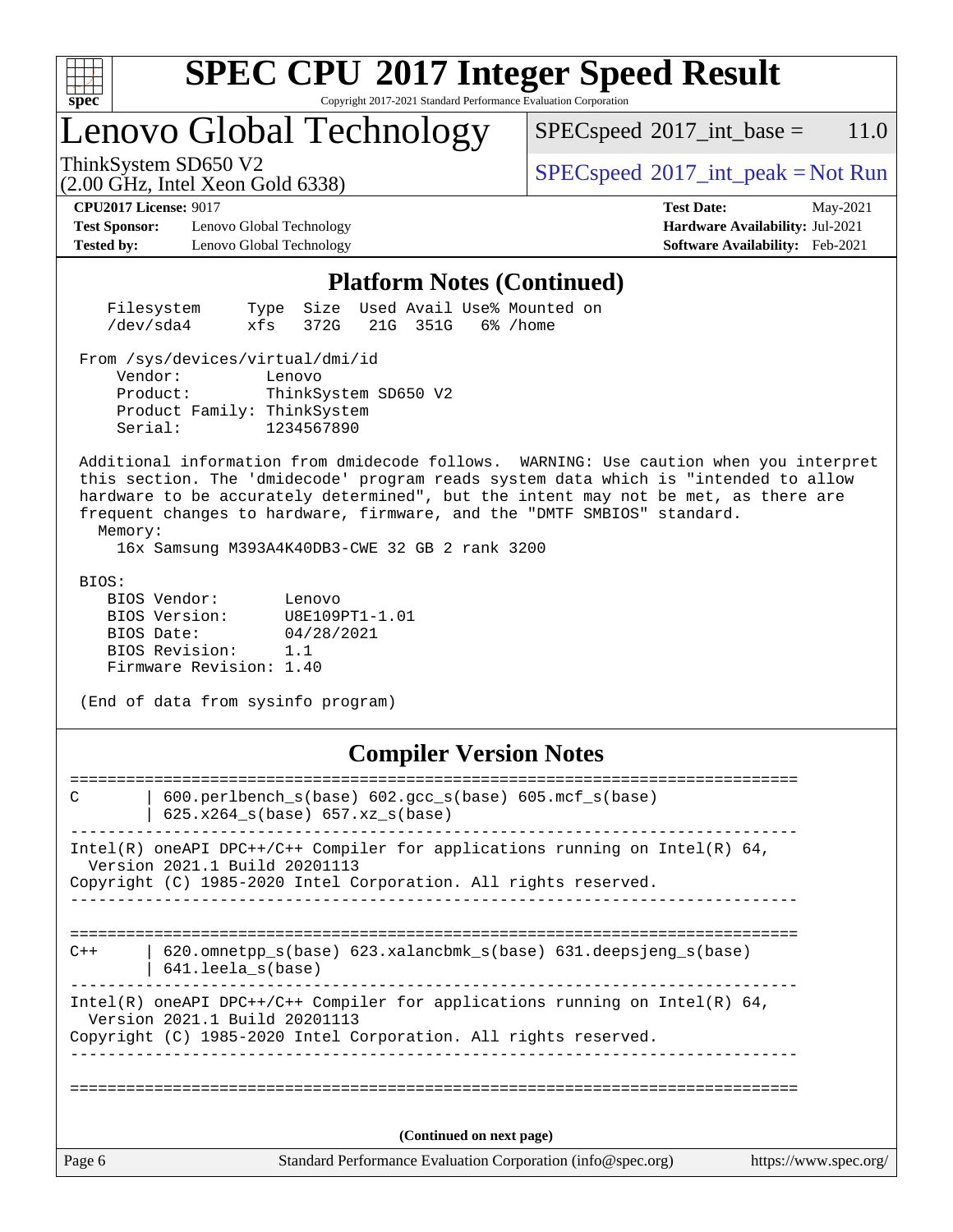

Copyright 2017-2021 Standard Performance Evaluation Corporation

### Lenovo Global Technology

 $SPEC speed^{\circ}2017\_int\_base = 11.0$ 

(2.00 GHz, Intel Xeon Gold 6338)

ThinkSystem SD650 V2<br>  $\begin{array}{c} \text{SPEC speed} \textdegree 2017\_int\_peak = Not Run \end{array}$ 

**[Test Sponsor:](http://www.spec.org/auto/cpu2017/Docs/result-fields.html#TestSponsor)** Lenovo Global Technology **[Hardware Availability:](http://www.spec.org/auto/cpu2017/Docs/result-fields.html#HardwareAvailability)** Jul-2021 **[Tested by:](http://www.spec.org/auto/cpu2017/Docs/result-fields.html#Testedby)** Lenovo Global Technology **[Software Availability:](http://www.spec.org/auto/cpu2017/Docs/result-fields.html#SoftwareAvailability)** Feb-2021

**[CPU2017 License:](http://www.spec.org/auto/cpu2017/Docs/result-fields.html#CPU2017License)** 9017 **[Test Date:](http://www.spec.org/auto/cpu2017/Docs/result-fields.html#TestDate)** May-2021

### **[Compiler Version Notes \(Continued\)](http://www.spec.org/auto/cpu2017/Docs/result-fields.html#CompilerVersionNotes)**

Fortran | 648.exchange2\_s(base)

------------------------------------------------------------------------------ Intel(R) Fortran Intel(R) 64 Compiler Classic for applications running on Intel(R) 64, Version 2021.1 Build 20201112\_000000 Copyright (C) 1985-2020 Intel Corporation. All rights reserved. ------------------------------------------------------------------------------

### **[Base Compiler Invocation](http://www.spec.org/auto/cpu2017/Docs/result-fields.html#BaseCompilerInvocation)**

[C benchmarks](http://www.spec.org/auto/cpu2017/Docs/result-fields.html#Cbenchmarks):

[icx](http://www.spec.org/cpu2017/results/res2021q3/cpu2017-20210615-27010.flags.html#user_CCbase_intel_icx_fe2d28d19ae2a5db7c42fe0f2a2aed77cb715edd4aeb23434404a8be6683fe239869bb6ca8154ca98265c2e3b9226a719a0efe2953a4a7018c379b7010ccf087)

[C++ benchmarks:](http://www.spec.org/auto/cpu2017/Docs/result-fields.html#CXXbenchmarks) [icpx](http://www.spec.org/cpu2017/results/res2021q3/cpu2017-20210615-27010.flags.html#user_CXXbase_intel_icpx_1e918ed14c436bf4b9b7c8bcdd51d4539fc71b3df010bd1e9f8732d9c34c2b2914e48204a846820f3c0ebb4095dea797a5c30b458ac0b6dffac65d78f781f5ca)

[Fortran benchmarks](http://www.spec.org/auto/cpu2017/Docs/result-fields.html#Fortranbenchmarks): [ifort](http://www.spec.org/cpu2017/results/res2021q3/cpu2017-20210615-27010.flags.html#user_FCbase_intel_ifort_8111460550e3ca792625aed983ce982f94888b8b503583aa7ba2b8303487b4d8a21a13e7191a45c5fd58ff318f48f9492884d4413fa793fd88dd292cad7027ca)

### **[Base Portability Flags](http://www.spec.org/auto/cpu2017/Docs/result-fields.html#BasePortabilityFlags)**

 600.perlbench\_s: [-DSPEC\\_LP64](http://www.spec.org/cpu2017/results/res2021q3/cpu2017-20210615-27010.flags.html#b600.perlbench_s_basePORTABILITY_DSPEC_LP64) [-DSPEC\\_LINUX\\_X64](http://www.spec.org/cpu2017/results/res2021q3/cpu2017-20210615-27010.flags.html#b600.perlbench_s_baseCPORTABILITY_DSPEC_LINUX_X64) 602.gcc\_s: [-DSPEC\\_LP64](http://www.spec.org/cpu2017/results/res2021q3/cpu2017-20210615-27010.flags.html#suite_basePORTABILITY602_gcc_s_DSPEC_LP64) 605.mcf\_s: [-DSPEC\\_LP64](http://www.spec.org/cpu2017/results/res2021q3/cpu2017-20210615-27010.flags.html#suite_basePORTABILITY605_mcf_s_DSPEC_LP64) 620.omnetpp\_s: [-DSPEC\\_LP64](http://www.spec.org/cpu2017/results/res2021q3/cpu2017-20210615-27010.flags.html#suite_basePORTABILITY620_omnetpp_s_DSPEC_LP64) 623.xalancbmk\_s: [-DSPEC\\_LP64](http://www.spec.org/cpu2017/results/res2021q3/cpu2017-20210615-27010.flags.html#suite_basePORTABILITY623_xalancbmk_s_DSPEC_LP64) [-DSPEC\\_LINUX](http://www.spec.org/cpu2017/results/res2021q3/cpu2017-20210615-27010.flags.html#b623.xalancbmk_s_baseCXXPORTABILITY_DSPEC_LINUX) 625.x264\_s: [-DSPEC\\_LP64](http://www.spec.org/cpu2017/results/res2021q3/cpu2017-20210615-27010.flags.html#suite_basePORTABILITY625_x264_s_DSPEC_LP64) 631.deepsjeng\_s: [-DSPEC\\_LP64](http://www.spec.org/cpu2017/results/res2021q3/cpu2017-20210615-27010.flags.html#suite_basePORTABILITY631_deepsjeng_s_DSPEC_LP64) 641.leela\_s: [-DSPEC\\_LP64](http://www.spec.org/cpu2017/results/res2021q3/cpu2017-20210615-27010.flags.html#suite_basePORTABILITY641_leela_s_DSPEC_LP64) 648.exchange2\_s: [-DSPEC\\_LP64](http://www.spec.org/cpu2017/results/res2021q3/cpu2017-20210615-27010.flags.html#suite_basePORTABILITY648_exchange2_s_DSPEC_LP64) 657.xz\_s: [-DSPEC\\_LP64](http://www.spec.org/cpu2017/results/res2021q3/cpu2017-20210615-27010.flags.html#suite_basePORTABILITY657_xz_s_DSPEC_LP64)

### **[Base Optimization Flags](http://www.spec.org/auto/cpu2017/Docs/result-fields.html#BaseOptimizationFlags)**

[C benchmarks](http://www.spec.org/auto/cpu2017/Docs/result-fields.html#Cbenchmarks):

[-DSPEC\\_OPENMP](http://www.spec.org/cpu2017/results/res2021q3/cpu2017-20210615-27010.flags.html#suite_CCbase_DSPEC_OPENMP) [-std=c11](http://www.spec.org/cpu2017/results/res2021q3/cpu2017-20210615-27010.flags.html#user_CCbase_std-icc-std_0e1c27790398a4642dfca32ffe6c27b5796f9c2d2676156f2e42c9c44eaad0c049b1cdb667a270c34d979996257aeb8fc440bfb01818dbc9357bd9d174cb8524) [-m64](http://www.spec.org/cpu2017/results/res2021q3/cpu2017-20210615-27010.flags.html#user_CCbase_m64-icc) [-fiopenmp](http://www.spec.org/cpu2017/results/res2021q3/cpu2017-20210615-27010.flags.html#user_CCbase_fiopenmp_4cde26b3fcccd23bd0bb70af4efc204325d72839eefa1147e34201101709f20b3deb62aad96701dea148529bf4ca48c90b72f3bf837ca148e297cf8a0ba6feb7) [-Wl,-z,muldefs](http://www.spec.org/cpu2017/results/res2021q3/cpu2017-20210615-27010.flags.html#user_CCbase_link_force_multiple1_b4cbdb97b34bdee9ceefcfe54f4c8ea74255f0b02a4b23e853cdb0e18eb4525ac79b5a88067c842dd0ee6996c24547a27a4b99331201badda8798ef8a743f577) [-xCORE-AVX2](http://www.spec.org/cpu2017/results/res2021q3/cpu2017-20210615-27010.flags.html#user_CCbase_f-xCORE-AVX2) [-O3](http://www.spec.org/cpu2017/results/res2021q3/cpu2017-20210615-27010.flags.html#user_CCbase_f-O3) [-ffast-math](http://www.spec.org/cpu2017/results/res2021q3/cpu2017-20210615-27010.flags.html#user_CCbase_f-ffast-math) [-flto](http://www.spec.org/cpu2017/results/res2021q3/cpu2017-20210615-27010.flags.html#user_CCbase_f-flto) [-mfpmath=sse](http://www.spec.org/cpu2017/results/res2021q3/cpu2017-20210615-27010.flags.html#user_CCbase_f-mfpmath_70eb8fac26bde974f8ab713bc9086c5621c0b8d2f6c86f38af0bd7062540daf19db5f3a066d8c6684be05d84c9b6322eb3b5be6619d967835195b93d6c02afa1) [-funroll-loops](http://www.spec.org/cpu2017/results/res2021q3/cpu2017-20210615-27010.flags.html#user_CCbase_f-funroll-loops) [-qopt-mem-layout-trans=4](http://www.spec.org/cpu2017/results/res2021q3/cpu2017-20210615-27010.flags.html#user_CCbase_f-qopt-mem-layout-trans_fa39e755916c150a61361b7846f310bcdf6f04e385ef281cadf3647acec3f0ae266d1a1d22d972a7087a248fd4e6ca390a3634700869573d231a252c784941a8) [-mbranches-within-32B-boundaries](http://www.spec.org/cpu2017/results/res2021q3/cpu2017-20210615-27010.flags.html#user_CCbase_f-mbranches-within-32B-boundaries) [-L/usr/local/jemalloc64-5.0.1/lib](http://www.spec.org/cpu2017/results/res2021q3/cpu2017-20210615-27010.flags.html#user_CCbase_jemalloc_link_path64_1_cc289568b1a6c0fd3b62c91b824c27fcb5af5e8098e6ad028160d21144ef1b8aef3170d2acf0bee98a8da324cfe4f67d0a3d0c4cc4673d993d694dc2a0df248b) [-ljemalloc](http://www.spec.org/cpu2017/results/res2021q3/cpu2017-20210615-27010.flags.html#user_CCbase_jemalloc_link_lib_d1249b907c500fa1c0672f44f562e3d0f79738ae9e3c4a9c376d49f265a04b9c99b167ecedbf6711b3085be911c67ff61f150a17b3472be731631ba4d0471706)

[C++ benchmarks:](http://www.spec.org/auto/cpu2017/Docs/result-fields.html#CXXbenchmarks) [-DSPEC\\_OPENMP](http://www.spec.org/cpu2017/results/res2021q3/cpu2017-20210615-27010.flags.html#suite_CXXbase_DSPEC_OPENMP) [-m64](http://www.spec.org/cpu2017/results/res2021q3/cpu2017-20210615-27010.flags.html#user_CXXbase_m64-icc) [-Wl,-z,muldefs](http://www.spec.org/cpu2017/results/res2021q3/cpu2017-20210615-27010.flags.html#user_CXXbase_link_force_multiple1_b4cbdb97b34bdee9ceefcfe54f4c8ea74255f0b02a4b23e853cdb0e18eb4525ac79b5a88067c842dd0ee6996c24547a27a4b99331201badda8798ef8a743f577) [-xCORE-AVX2](http://www.spec.org/cpu2017/results/res2021q3/cpu2017-20210615-27010.flags.html#user_CXXbase_f-xCORE-AVX2) [-O3](http://www.spec.org/cpu2017/results/res2021q3/cpu2017-20210615-27010.flags.html#user_CXXbase_f-O3) [-ffast-math](http://www.spec.org/cpu2017/results/res2021q3/cpu2017-20210615-27010.flags.html#user_CXXbase_f-ffast-math) [-flto](http://www.spec.org/cpu2017/results/res2021q3/cpu2017-20210615-27010.flags.html#user_CXXbase_f-flto)

**(Continued on next page)**

| Page 7 | Standard Performance Evaluation Corporation (info@spec.org) | https://www.spec.org/ |
|--------|-------------------------------------------------------------|-----------------------|
|--------|-------------------------------------------------------------|-----------------------|